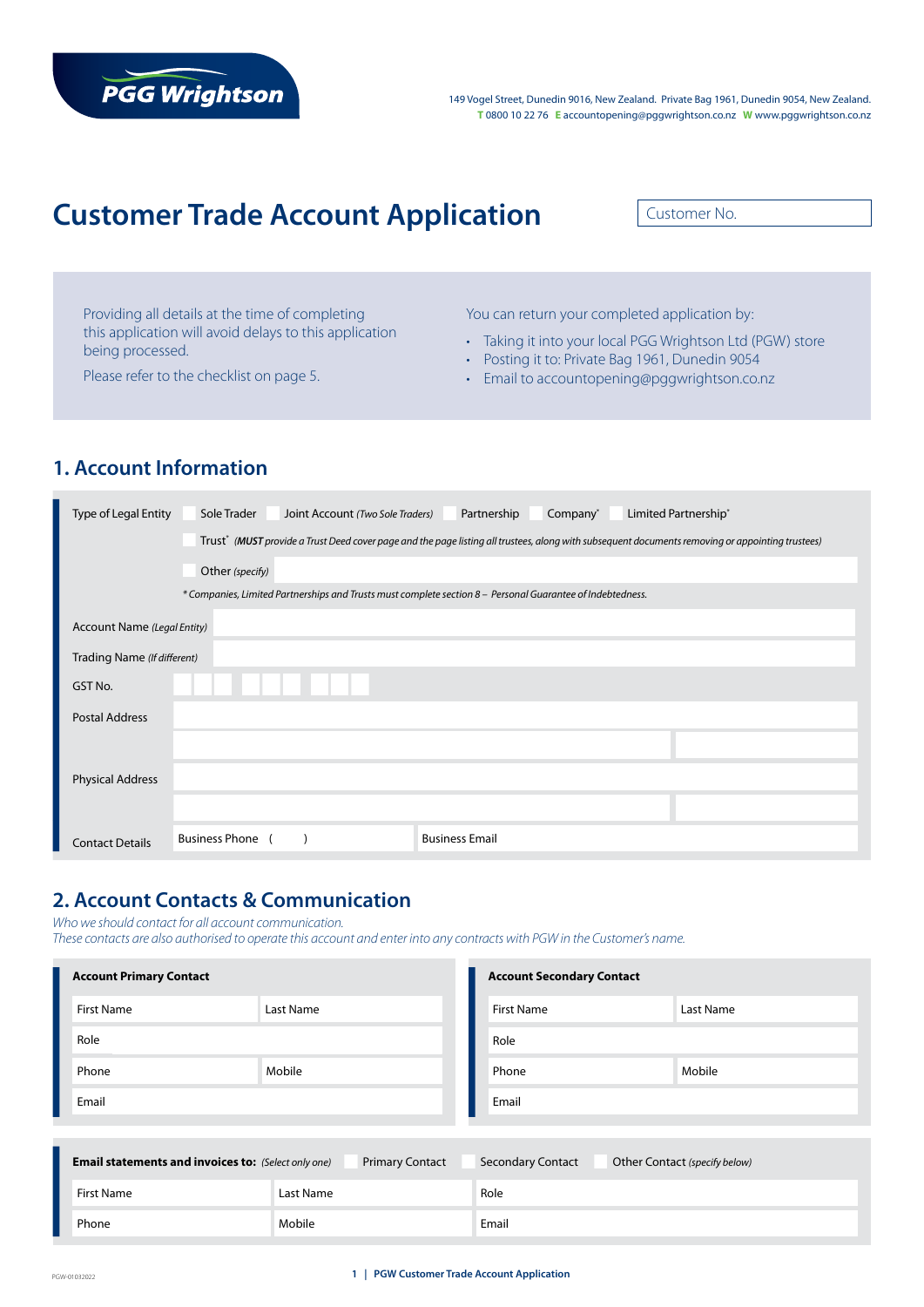# **3. Expected Spend**

| <b>Expected maximum monthly spend</b> (for evaluation of Credit Limit): \$ |  |
|----------------------------------------------------------------------------|--|
|----------------------------------------------------------------------------|--|

If your expected maximum monthly spend is over \$100,000.00 you will need to complete a Statement of Financial Position form. This can be obtained from your local store, online at pggwrightson.co.nz/accounts or email accountopening@pggwrightson.co.nz to request a copy.

**Expected maximum monthly spend** *(for evaluation of Credit Limit)*: **\$ OR CASH ONLY Account**

Payment must be made at time of purchase.

# **4. Bank Information** *For payment of proceeds*

#### PLEASE ATTACH ONE OF THE FOLLOWING APPROVED DOCUMENTATION FORMS SHOWING THE ACCOUNT NAME AND BANK ACCOUNT NUMBER:

Deposit Slip, Bank Statement, Screenshot of online banking or photographs/PDF's of original documentation form. *Please note this bank information will also be used to refund credit balances on accounts.*

### **5. Existing Accounts**

| Please complete if you have existing accounts with PGW                                                                  |                    |                    |                    |  |  |  |  |
|-------------------------------------------------------------------------------------------------------------------------|--------------------|--------------------|--------------------|--|--|--|--|
| Please provide the account number for any existing accounts and indicate if you wish us to close any of these accounts. |                    |                    |                    |  |  |  |  |
| Account #                                                                                                               | Account #          | Account #          | Account #          |  |  |  |  |
| Close this account                                                                                                      | Close this account | Close this account | Close this account |  |  |  |  |

### **6. Business/Property Details** *Please complete so we can understand your needs as a PGW Customer*

| <b>Position Held</b> (Please tick the appropriate box) |                                                                                                                | Arable Cropping Size (ha) _____________               |                             |                                                                                                               |             |
|--------------------------------------------------------|----------------------------------------------------------------------------------------------------------------|-------------------------------------------------------|-----------------------------|---------------------------------------------------------------------------------------------------------------|-------------|
| Owner                                                  | Lessee Manager                                                                                                 | <b>Retired from Farming</b>                           | Commons                     | Cereals                                                                                                       | Proprietary |
|                                                        |                                                                                                                |                                                       | Oil Seed Rape               | <b>Processed Crops</b>                                                                                        | Other       |
|                                                        |                                                                                                                |                                                       |                             |                                                                                                               |             |
| Beef                                                   | Stock Units <b>Stock Units</b>                                                                                 | Size (ha)                                             | Horticulture Size (ha)      |                                                                                                               |             |
| Sheep                                                  | Stock Units _______________                                                                                    | Size(ha)                                              | Apple                       | Kiwifruit                                                                                                     | Glasshouse  |
| Dairy Support                                          |                                                                                                                | Size(ha)                                              | Avocado                     | Nursery                                                                                                       | Stonefruit  |
|                                                        |                                                                                                                |                                                       | <b>Berries</b>              | Olive                                                                                                         | Grape       |
| <b>Dairy</b>                                           |                                                                                                                | No. of cows (Effective ha)                            | Citrus                      | Pear                                                                                                          | Vegetables  |
|                                                        |                                                                                                                | Milk Solid Production (kg) Milk Solid Production (kg) | Winery                      | Packhouse                                                                                                     |             |
| Owner                                                  |                                                                                                                | 50/50 Share Milker Equity Partnership                 |                             |                                                                                                               |             |
| 50/50 Owner                                            | Contract<br><b>Contract</b>                                                                                    | Partnership                                           | <b>Forestry</b> Size (ha)   |                                                                                                               |             |
|                                                        |                                                                                                                |                                                       | Private                     | Corporate                                                                                                     |             |
| <b>Other Livestock</b>                                 |                                                                                                                |                                                       |                             |                                                                                                               |             |
| Deer                                                   | No. of stock and the control of the control of the control of the control of the control of the control of the |                                                       | <b>Contractor</b> Size (ha) |                                                                                                               |             |
| <b>Pigs</b>                                            | No. of stock No. 1997                                                                                          |                                                       | Agricultural Arable         |                                                                                                               | Civil       |
| Poultry                                                | No. of stock and the control of the control of the control of the control of the control of the control of the | Eggs<br>Meat                                          | Horticulture                | <b>Example 1</b> Forestry                                                                                     |             |
| Goats                                                  | No. of stock and the control of the control of the control of the control of the control of the control of the |                                                       |                             | Other and the contract of the contract of the contract of the contract of the contract of the contract of the |             |
| <b>Calf Rearing</b>                                    | No. of stock and the control of the control of the control of the control of the control of the control of the |                                                       |                             |                                                                                                               |             |
| Horses                                                 | No. of stock and the control of the control of the control of the control of the control of the control of the |                                                       | <b>Other Businesses</b>     |                                                                                                               |             |
|                                                        |                                                                                                                |                                                       |                             |                                                                                                               |             |
| <b>Other Categories</b>                                |                                                                                                                |                                                       |                             |                                                                                                               |             |
| Commercial                                             | Dryland                                                                                                        | Grazing                                               |                             | $2 \left( \frac{1}{2} \right)$                                                                                |             |
| Government                                             | <b>Hill Country</b>                                                                                            | Organic                                               |                             | the control of the control of the control of the control of the control of the control of                     |             |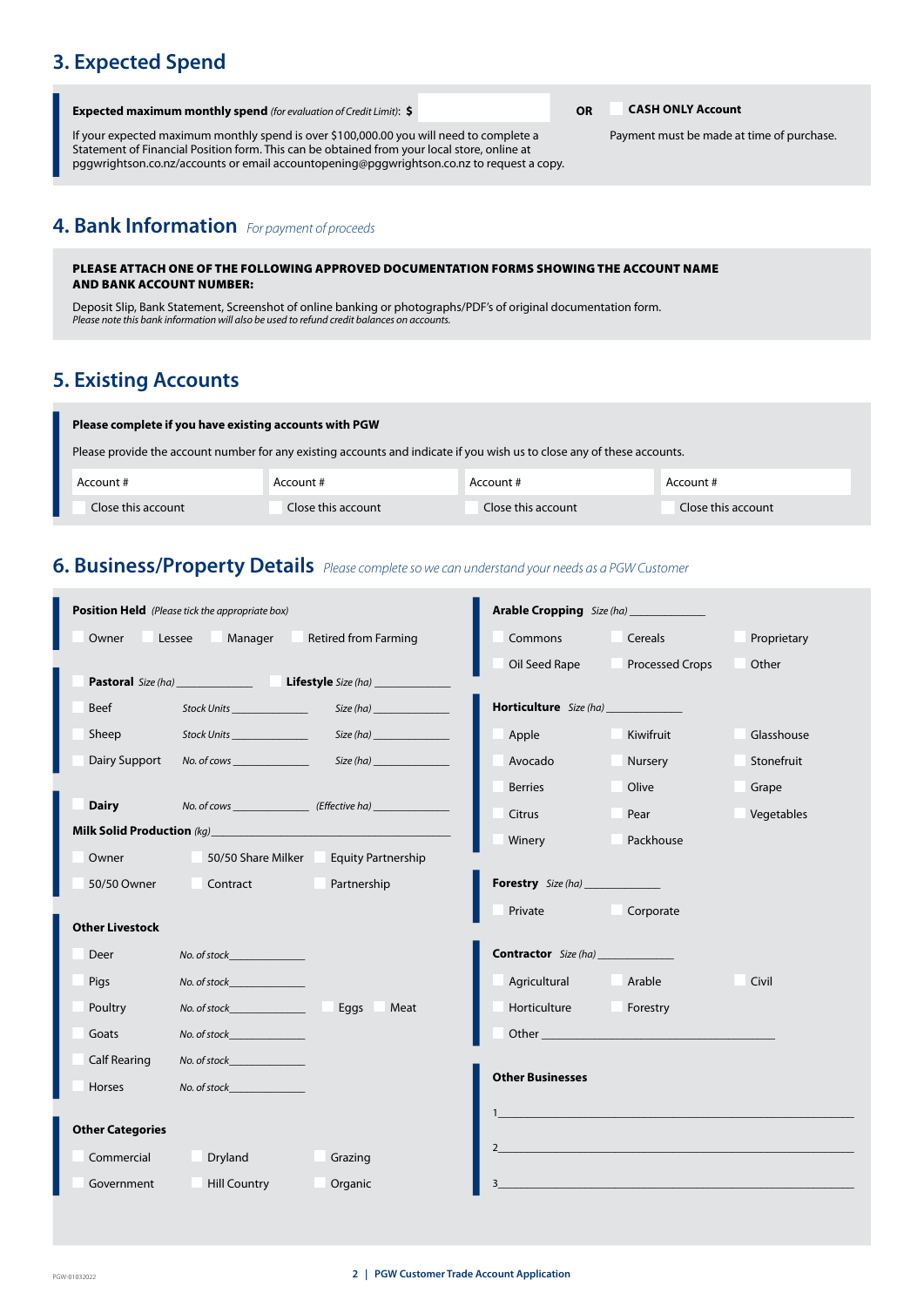### **7. Signatures**

*All individuals/partners/trustees must sign, at least one director/authorised signatory must sign for a company (if not a director, please provide proof of authority to sign).*

I/We acknowledge, warrant and agree that:

- I/We are authorised signatories of the Customer;
- The information provided to PGW in this Application is true and correct;
- I/We and each person signing this application for and on behalf of the Customer, or as Guarantor, irrevocably authorise PGW to make enquiries as it considers appropriate (including to credit reference agencies, bankers, solicitors, insurers and financial advisers), and authorises any disclosure for that purpose; and
- As stated in clause 6 of the Terms of Trade, where PGW is offering deferred payment, it may register a specific security interest against the Customer.
- If PGW is acting as agent for the purchaser or vendor in respect of any sale, PGW may sell the goods to the purchaser for a different price than that paid to the vendor and may receive a commission from both purchaser and vendor.
- I/We are bound by PGW's Terms of Trade for Customer Trade Accounts (and any other variation under clause 14.6) attached to this form in their entirety. PGW updates its Terms of Trade from time to time. A current copy is available online at www.pggwrightson.co.nz/accounts, or in hard copy on request.
- Some of my/our transactions through PGW may be covered by their own particular contract terms (e.g. fuel or power), and when those charges are debited to my/our PGW Customer Trade Account, then PGW's Terms of Trade for Customer Trade Accounts also apply to the extent PGW deems relevant.
- Once this Customer Trade Account is opened, any one of the signatories and account contacts is authorised to operate this account and enter into any contracts with PGW in the Customer's name.

#### **Note - if signing electronically, please refer to our 'Signing Documents with Electronic Signatures' guidelines at www. pggwrightson.co.nz/accounts**

| <b>Full Name</b> |        | Signature |                       |                       | Date Signed |
|------------------|--------|-----------|-----------------------|-----------------------|-------------|
| Role/Position    |        |           |                       | Share % (Partnership) |             |
| Date of Birth    | Mobile |           | Email                 |                       |             |
| Address          |        |           |                       |                       |             |
|                  |        |           |                       |                       |             |
| <b>Full Name</b> |        | Signature |                       |                       | Date Signed |
| Role/Position    |        |           |                       | Share % (Partnership) |             |
| Date of Birth    | Mobile |           | Email                 |                       |             |
| Address          |        |           |                       |                       |             |
|                  |        |           |                       |                       |             |
| <b>Full Name</b> |        | Signature |                       |                       | Date Signed |
| Role/Position    |        |           | Share % (Partnership) |                       |             |
| Date of Birth    | Mobile |           | Email                 |                       |             |
| Address          |        |           |                       |                       |             |
|                  |        |           |                       |                       |             |
| <b>Full Name</b> |        | Signature |                       |                       | Date Signed |
| Role/Position    |        |           |                       | Share % (Partnership) |             |
| Date of Birth    | Mobile |           | Email                 |                       |             |
| Address          |        |           |                       |                       |             |
|                  |        |           |                       |                       |             |
| <b>Full Name</b> |        | Signature |                       |                       | Date Signed |
| Role/Position    |        |           |                       | Share % (Partnership) |             |
| Date of Birth    | Mobile |           | Email                 |                       |             |
| Address          |        |           |                       |                       |             |

**All signatories (even if an existing customer) must provide a copy of photo ID of either a Driver Licence or Passport with this application. Note the ID provided will also be used to verify the signature of the above signed.**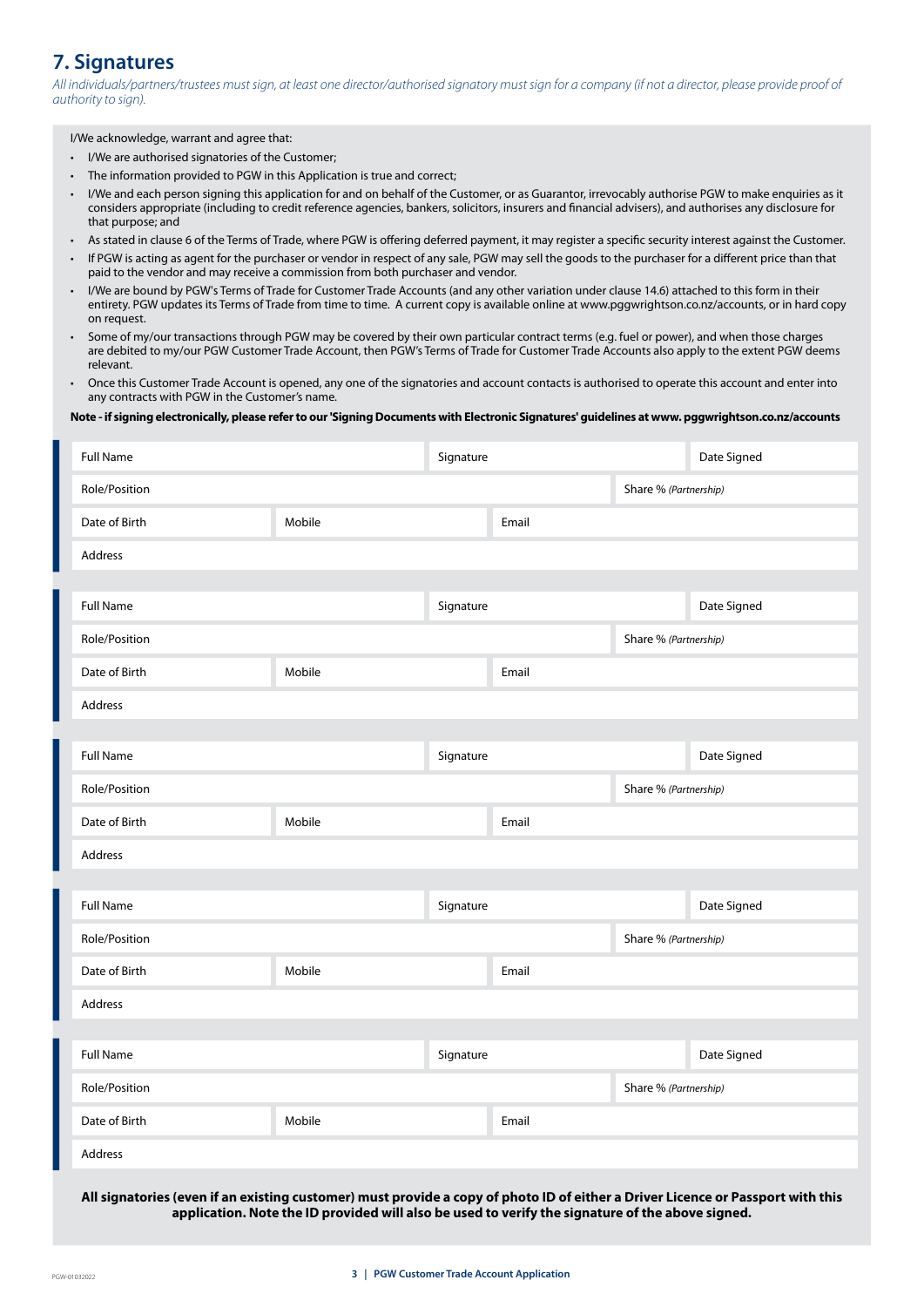### **7. Signatures** *(Continued)*

| <b>Full Name</b> |        | Signature |       |                       | Date Signed |
|------------------|--------|-----------|-------|-----------------------|-------------|
| Role/Position    |        |           |       | Share % (Partnership) |             |
| Date of Birth    | Mobile |           | Email |                       |             |
| Address          |        |           |       |                       |             |
|                  |        |           |       |                       |             |
| <b>Full Name</b> |        | Signature |       |                       | Date Signed |
| Role/Position    |        |           |       | Share % (Partnership) |             |
| Date of Birth    | Mobile |           | Email |                       |             |
| <b>Address</b>   |        |           |       |                       |             |
|                  |        |           |       |                       |             |
| <b>Full Name</b> |        | Signature |       |                       | Date Signed |
| Role/Position    |        |           |       | Share % (Partnership) |             |
| Date of Birth    | Mobile |           | Email |                       |             |
| Address          |        |           |       |                       |             |
|                  |        |           |       |                       |             |
| <b>Full Name</b> |        | Signature |       |                       | Date Signed |
| Role/Position    |        |           |       | Share % (Partnership) |             |
| Date of Birth    | Mobile |           | Email |                       |             |
| Address          |        |           |       |                       |             |

#### **All signatories (even if an existing customer) must provide a copy of photo ID of either a Driver Licence or Passport with this application. Note the ID provided will also be used to verify the signature of the above signed.**

### **8. Personal Guarantee of Indebtedness** *For Company/Trust/Limited Partnership only*

#### PLEASE READ AND SIGN:

To: PGW including PGW's principal when PGW is acting as agent.

In consideration of PGW giving deferred payment terms to the Customer under a Customer Trade Account or any other contract with PGW at the Guarantor's request, the Guarantor:

- 1. Guarantees the Customer will perform all of the Customer's obligations owed to PGW at any time under any contract, including the annexed Terms of Trade.
- 2. Guarantees the Customer's obligations as a principal debtor, and guarantees any and all obligations or liabilities that the Customer owes to PGW as at the date of signing this guarantee, as well as any and all future obligations and liabilities under any contract.
- 3. Agrees:
	- (a) not to prove in any bankruptcy or liquidation of the Customer in competition with PGW; and (b) that the failure of any person named as a Guarantor to sign this guarantee will not invalidate the guarantee of those who do sign it.
- 4. Waives all rights as surety and accepts responsibility for the performance of the Customer's obligations as if primarily liable for them.
- 5. Acknowledges and agrees that:
	- (a) the guarantee is a continuing guarantee; and
	- (b) where multiple persons sign as Guarantor, they are jointly and severally liable under the guarantee; and
	- (c) where only one person signs as Guarantor, they are solely liable under the guarantee; and
	- (d) the guarantee is enforceable as set out in subparagraphs (b) and (c) against every person who signs as Guarantor, even if all named Guarantors do not sign the guarantee; and
	- (e) the guarantee will continue if the credit limit is amended and/or if the Customer enters into any new contracts with PGW after the date that this guarantee is signed, and/or if the terms of any contract with PGW or any of its terms (including the annexed Customer Account Terms of Trade) are changed. PGW does not have to advise you if any such changes occur; and
	- (f) the guarantee will continue to be binding and at all times enforceable by PGW even if the Customer dies, is placed in liquidation or becomes insolvent (as the case may be); and
	- (g) the guarantee may be relied on by any successor of PGW; and
	- (h) PGW may release or discharge any of the Guarantors from liability under this guarantee (or may compromise its claim against any such Guarantors) without prejudicing or affecting the rights of PGW against others; and
	- (i) the guarantee is binding even if it is not witnessed or is witnessed incorrectly or by an employee of PGW.

#### CONTINUED ON NEXT PAGE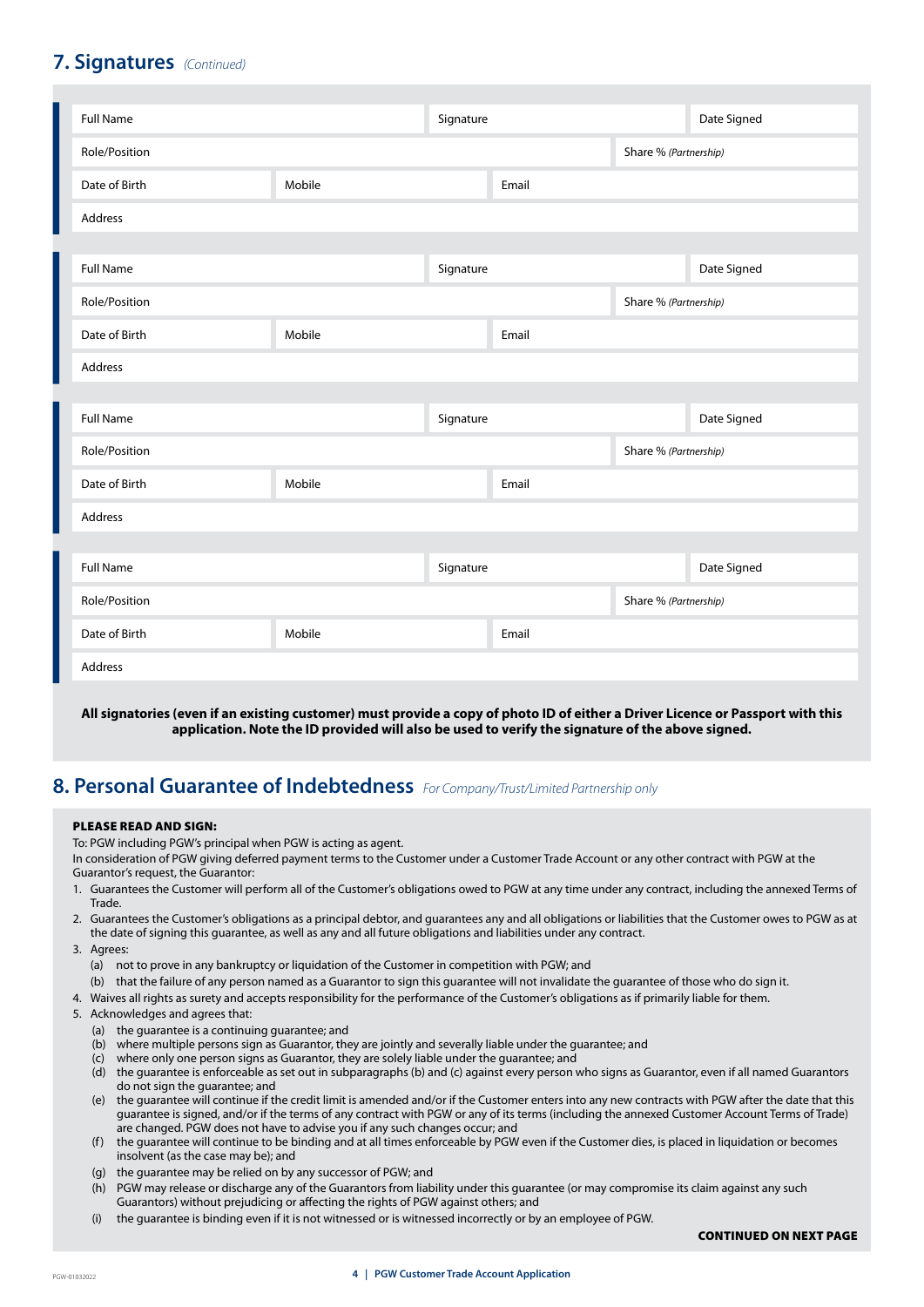### **8. Personal Guarantee of Indebtedness** *(Continued)*

**PGW advises you that you should take independent legal advice before signing this guarantee (indicate one below):**

- I/We have read this warning and I/we do not wish to take independent legal advice.
- I/We have taken independent legal advice before signing this guarantee.

| <b>DATED</b> the | dav of |  |  |
|------------------|--------|--|--|
|                  |        |  |  |

**Note - if signing electronically, please refer to our 'Signing Documents with Electronic Signatures' guidelines available at pggwrightson.co.nz/accounts**

| <b>Guarantor ONE</b>                | <b>Full Name</b>            |                            |       | Signature  |
|-------------------------------------|-----------------------------|----------------------------|-------|------------|
|                                     | Mobile                      |                            | Email |            |
|                                     | Date of Birth               | <b>Residential Address</b> |       |            |
| <b>Signed in the</b><br>presence of | <b>Full Name of Witness</b> |                            |       | Signature  |
|                                     | Mobile                      |                            | Email |            |
|                                     | Address                     |                            |       | Occupation |
|                                     |                             |                            |       |            |
| <b>Guarantor TWO</b>                | <b>Full Name</b>            |                            |       | Signature  |
|                                     | Mobile                      |                            | Email |            |
|                                     | Date of Birth               | <b>Residential Address</b> |       |            |
| Signed in the<br>presence of        | <b>Full Name of Witness</b> |                            |       | Signature  |
|                                     | Mobile                      |                            | Email |            |
|                                     | Address                     |                            |       | Occupation |

**All Guarantors (even if an existing customer) must provide a copy of photo ID of either a Driver Licence or Passport with this application. Note the ID provided will also be used to verify the signature of the above signed.**

#### **CHECKLIST TO SPEED UP THE APPLICATION PROCESS:**

- *Has all documentation been provided for Trusts? See Section 1*
- *If you are GST registered have you entered your GST number? See Section 1*
- *Has the monthly maximum spend been completed? See Section 3*
- *Has the approved documentation been attached for loading a bank account? See Section 4*
- *If you are closing another PGG Wrightson account have you completed this in the Account Information section? See Section 5*
- *Have all parties completed the Signatures section? See Section 7 (Complete for ALL Individuals and Partners/Trustees/Authorised Directors)*
- *Have all signatories enclosed a copy of photo ID? See Section 7*
- *Has the Personal Guarantee been completed? See Section 8 (Complete for ALL Trusts/Companies/Limited Partnerships)*

| Office Use Only<br>. | – Rep: د∟<br>the contract of the contract of the | Hort<br>Kep: | RS Rep. |
|----------------------|--------------------------------------------------|--------------|---------|
|----------------------|--------------------------------------------------|--------------|---------|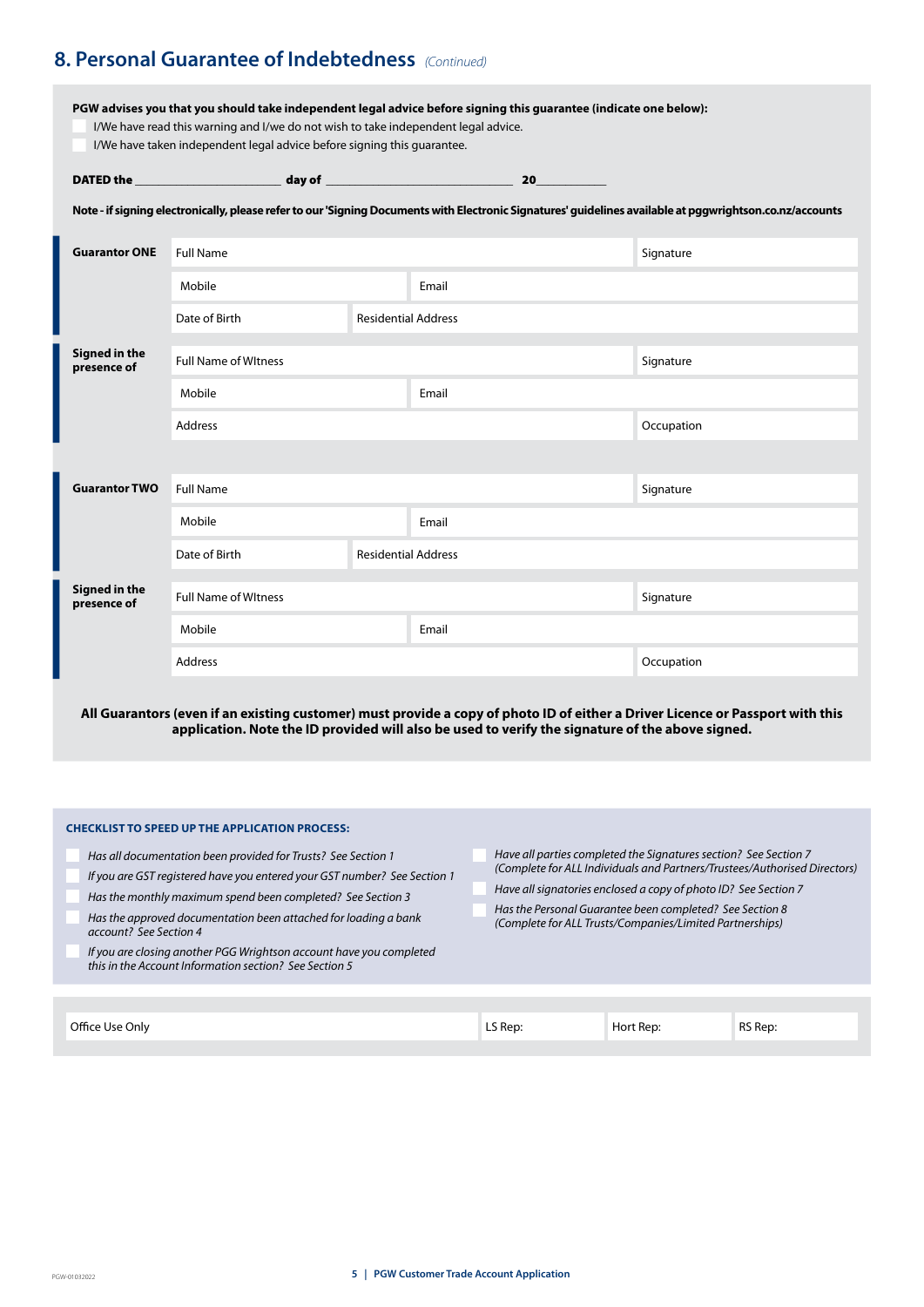## **9. Customer Trade Account Terms of Trade**

#### **1. DEFINITIONS**

*Account* means an account to buy and/or sell Products from or through PGG Wrightson Ltd and its trading divisions and/or subsidiary companies, including a charge account with with deferred payment.

*Application* means your application to open an Account.

*CCLA* means the Contract and Commercial Law Act 2017.

*Customer* or *you* means you as the Purchaser or Vendor of Products from PGW.

*Default Event* has the meaning given to it in clause 7.1.

*PGW*, *we* or *us* means PGG Wrightson Limited and each of our subsidiaries and trading entities, both separately and all together as part of the PGG Wrightson Limited Group.

*PPSA* means the Personal Property Securities Act 1999.

*PPSR* means the Personal Property Securities Register.

*Prime livestock* means livestock sold to a meat processor for slaughter.

*Products* means all products, merchandise, livestock and services (including services and advice provided for no fee, and including agency products and services) supplied or to be supplied by or through us to you from time to time, including:

- a. the products, merchandise, livestock or services described or referred to (whether by item, product category, brand, kind or otherwise) in the delivery docket, invoice or like equivalent document that we give you; and
- b. solely for the purposes of the application of clauses 5 and 6:
	- i. where any products, merchandise or livestock purchased by you from us are your inventory (as defined in the PPSA), then also inventory for so long as you hold it as such; and
	- ii. any objects, products or mass which the products or merchandise subsequently become a part of or an accession or accessory to; and
	- iii. in the case of products which are used up or consumed
	- A. all resulting crops and plant product, whether harvested or not; and B. all livestock, which are grown or improved by the use or consumption of such products; and
	- iv. in the case of livestock, including all progeny, unborn young and the natural increase of such livestock, all horns, antlers, other appendages, hair and wool (in each case, whether removed from the livestock or not) of such livestock, and all other produce and meat of such livestock.

*Purchaser* means the Purchaser of Products (being PGW's principal if it is acting as agent).

*Sale* means any sale of Products where PGW is either the Purchaser or Vendor or is acting as agent for either or both of the Purchaser or Vendor.

*Vendor* means the seller of the Products (being PGW or PGW's principal if it is acting as agent).

*Warranty/Warranties* means warranties, representations, conditions, guarantees, duties or liabilities, or customer rights.

#### **2. APPLICATION AND ACCOUNT**

- 2.1 You must tell us of any changes to your contact details or to any of the other information given to us on your Application. We will assign a Customer number to your Account. Invoices, statements and other information directly relating to your dealings with us will be sent to you electronically unless you request otherwise. We may impose a credit limit on your Account and alter that credit limit without notice to you. If you exceed your credit limit we may refuse to supply Products to you. Once you have opened an Account with us, on your request we may agree to open a further Account in your Customer name and details with one of our subsidiary companies.
- 2.2 On request by us you will:
	- a. arrange for a personal guarantee to be provided in respect of your obligations to us by a person or entity satisfactory to us in our sole discretion. All personal guarantees provided cover obligations owed to PGW under any Account or separate contract between PGW and the Customer; and
	- b. provide, or arrange for another person or entity satisfactory to us in our sole discretion to provide, a bond or other surety in an amount we specify to secure your obligations to us.

Any such guarantee, bond or other surety must be on such terms as we consider appropriate.

2.3 We may close or suspend your Account at any time. On closure of your Account:

a. all your rights under these Terms terminate, except for any rights that have accrued to you prior to the closure of your Account; and

b. all your obligations to us continue under these Terms until all of your obligations to us have been satisfied in full to our satisfaction.

### **3. ORDERS**

- 3.1 A contract will come into existence between us once your Product order has been accepted by us. We will accept your order by giving you a delivery docket or invoice, or electronic confirmation for online purchases. Any additional terms we include on a delivery docket, invoice or electronic confirmation will form part of the contract between us for the relevant Product. You cannot cancel an order for Product after we accept it.
- 3.2 We will use our reasonable endeavours to source all Products ordered by you and quoted by us. You acknowledge that your placing an order with us and/or our acceptance of your order does not guarantee our supply of the Products. If the Vendor cannot provide the agreed quantity of Products for any reason, the Vendor will not be liable for that shortfall and the Purchaser must take delivery of and pay for such lesser quantity as the Vendor is able to supply.

# **4. TERMS OF PAYMENT**<br>**4.1** You will pay us the p

- You will pay us the price plus GST for the Products stated in the delivery docket or invoice plus any applicable commission, freight or incidental charges. Unless we specify otherwise, the price must be paid by you to us:
	- a. for Products sold at auction and livestock, grazing and feed sold by PGW, including as agent, within 14 days of purchase; and

b. for all other Products, by the 20th day of the month following purchase. We may choose to pass on to you external and internal legal costs of payment processing such as bank cheque processing fees and credit card surcharges for payments you make to us and payments we make to you. PGW may in its sole discretion write off small credit balances on your Account for administration efficiency.

- 4.2 Interest on overdue payments not made within the period set out in clause 4.1 will be charged on a daily basis at our current default rate as published on our website, www.pggwrightson.co.nz. Any prompt payment or other discounts may be reversed for overdue payments at our discretion.
- All amounts payable by you to us will be paid in full in cleared funds, without any set-off, counterclaim or deduction. PGW may deduct (without prior notice) any money that you owe to PGW from money that we owe to you or that PGW holds on your behalf. You authorise PGW to apply (without prior notice) any moneys:
	- a. held by PGW or any subsidiary or related company on your behalf on any account in or towards payment of any amount owing to PGW; and
	- b. received by PGW from you or on your account in payment of any amount owing to PGW.
- 4.4 PGW may at any time (including when amounts are owing in respect of more than one transaction) apply or appropriate any moneys received from you in any manner (and in any order and to any amounts owing to PGW or any Vendor) PGW thinks fit (despite any direction to the contrary and whether before or after any default by you).

### **5. DELIVERY, TITLE AND RISK**

- We will not be liable for any delay in delivery of any Products to you. If you do not take delivery by the delivery date specified, you will pay reasonable storage costs until you take delivery.
- 5.2 All Products are at the Purchaser's risk:
	- a. in the case of livestock, upon crossing the tailgate of the carrier. The Vendor will load the livestock on the carrier and will adequately care for them until then; and
	- b. for all other Products, from the point of loading onto the carrier or being made available for uplifting by the Purchaser, whether or not the Purchaser takes delivery of the Products at that time.
- 5.3 Ownership of and title to all Products remains with us or the Vendor, as the case may be, and only passes to the Purchaser once:
	- a. where we are the Vendor, all money the Purchaser owes us, on any account, is paid for in full, or
	- b. where we are not the Vendor of the Products, the Purchaser has paid for those Products;

(even if the Purchaser incorporates the Products with other items, including without limitation those items described in the definition of Products in clause 1.)

You acknowledge and agree that the retention of title is a security interest for the purposes of the PPSA.

- 5.4 Until title in the Products passes to the Purchaser:
	- a. the Purchaser holds the Products as our bailee, or the bailee of the Vendor, as the case may be; and
	- b. the Purchaser must store the Products in a manner which will protect them from damage or deterioration, and separately from your own goods or otherwise ensure that the Products are separately identified or identifiable. Where we are the Vendor we authorise the Purchaser, or if you are the Vendor you authorise the Purchaser, in the ordinary course of the Purchaser's business, to use the Products or sell them for full consideration. This authority is revoked immediately and automatically on the occurrence of a Default Event and may also be revoked by notice in writing to the Purchaser at any time in our sole discretion; and
	- c. the Purchaser must insure the Products for their full insurable value and, if we or the Vendor require(s), have our or the Vendor's interest in the Products noted on your insurance policy; and
	- d. regardless of section 109 of the PPSA, we or the Vendor may repossess the Products and dispose of them for our own or the Vendor's benefit, as the case may be, if a Default Event occurs. For this purpose, we, the Vendor and/or our respective agents may at any time without prior notice to the Purchaser, enter any place where we or the Vendor believe the Products may be kept and remain there to take whatever action may be required to repossess the Products. The Purchaser indemnifies us, the Vendor and our respective agents for all costs and liabilities (including our legal costs on a solicitor/client basis) in connection with the repossession, storage or resale of the Products (including any shortfall arising from resale at a lower price).
- 5.5 If the Purchaser sells or uses any Products before the transfer of ownership and title in accordance with clause 5.3, the proceeds of such sale or use (in whatever form) are our property, or the Vendor's property, as the case may be, and the Purchaser must pay all such proceeds to us or otherwise deal with such proceeds as we direct. Nothing in this clause can be construed as authorising any dealing by the Purchaser with the Products, unless we permit. We or the Vendor, as the case may be, may sue the Purchaser for the purchase price even where ownership of the Products has not passed to the Purchaser.
- 5.6 If you are the Vendor, you warrant that all Products offered for sale at auction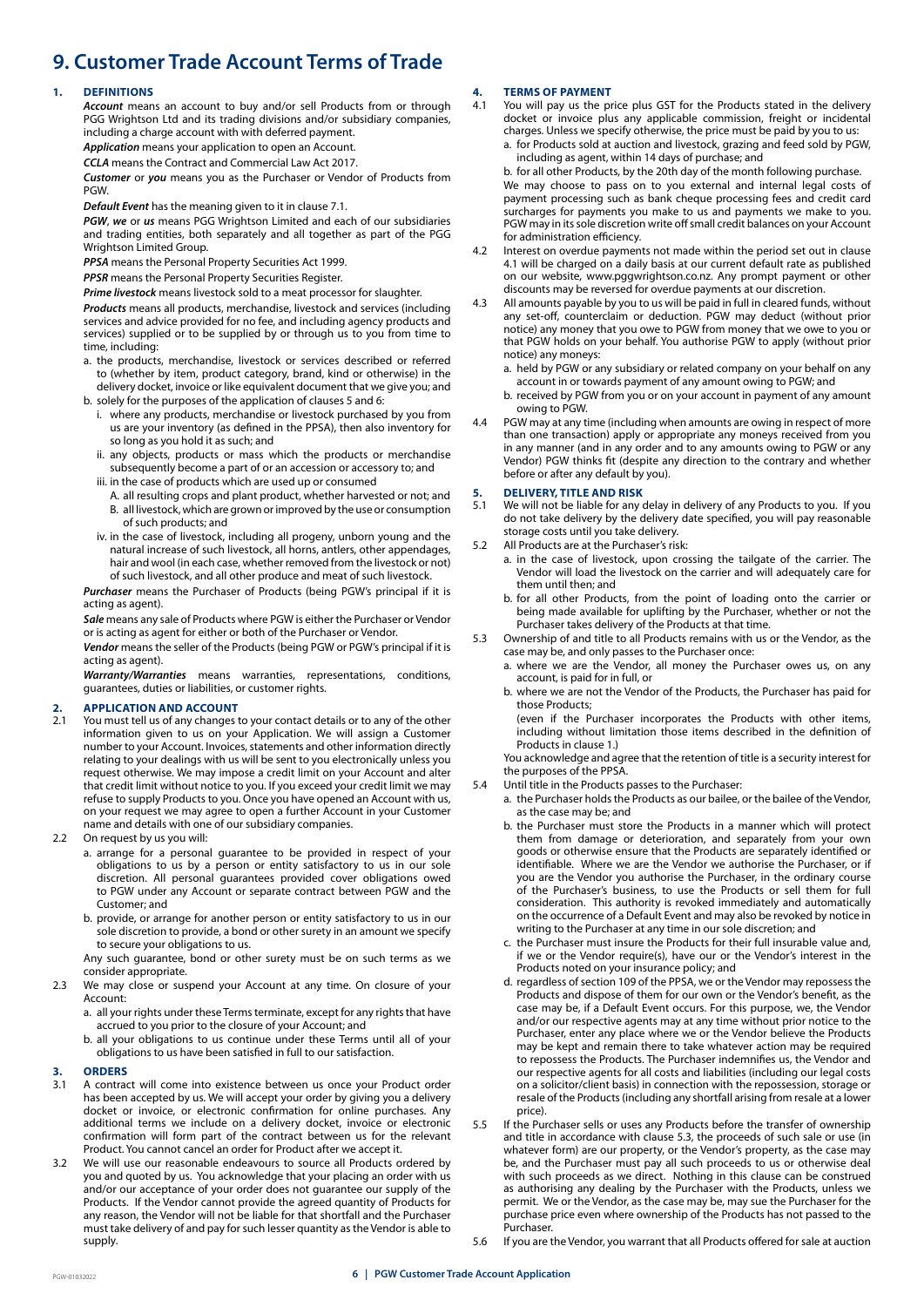### **9. Customer Trade Account Terms of Trade** *(Continued)*

or for private sale are free of any security interests, liens, charges or other encumbrances. The Vendor must at the request of the Purchaser or PGW within 3 working days provide written confirmation of the release of any security noted on the PPSR that applies to the Products sold.

# **6. PERSONAL PROPERTY SECURITIES ACT 1999**

- Where your Account with us is a charge account with deferred payment, you and each guarantor hereby charge in favour of us all your present and after-acquired property on the terms contained in the Auckland District Law Society form of General Security Agreement current at the time of signing the Application. For all accounts you also grant to us a specific security interest in all Products (and all proceeds) supplied or to be supplied by or through us and in any objects, products or mass which the Products subsequently become a part of or an accession or accessory to, so as to secure all payments under these Terms and all moneys owing by you to us from time to time. You will do all things necessary so as to enable us to register financing statements on the PPSR, and to ensure the specific security interest is a first ranking perfected security interest over the Products and any proceeds. We may register a security interest on the PPSR in our name as secured party even where we are acting as an agent for a Vendor.
- 6.2 If the Products the subject of the security interest subsequently become part of some other product or mass, then nothing in these Terms can be construed as limiting the application of sections 82 to 86 of the PPSA. Nothing in section 114(1)(a), 120(1), 122, 133 or 134 of the PPSA applies. Your rights in sections 116, 120(2), 121, 125 to 127,129 and 131 of the PPSA do not apply.
- 6.3 You waive your right under section 148 of the PPSA to be given a copy of any verification statement in relation to any financing statement or financing change statement that we or the Vendor may register. The security interests granted by you take effect as a transfer of any accounts receivable or chattel paper, which are the proceeds of Products.
- 6.4 We may use the benefit of any security interest, security agreement, encumbrance, charge or mortgage given by you or any guarantor or other grantor of surety to us to secure payment and performance of your obligations under these Terms. You will not without our prior written consent grant any lien or security interest over the Products to any other party whatsoever nor commit any act or omission that would give any other party a security interest over those Products until all such Products are paid for in full.

# **7. DEFAULT EVENT**

- Default Event means any of the following which occurs without our prior written consent:
	- a. You fail to comply with these Terms, or any other contract with us or a Vendor, including failing to pay us on time or exceeding your approved credit limit; or
	- b. we reasonably believe that you are unlikely to be able to pay any sums owing to us or a Vendor, or you become insolvent, bankrupt or go into receivership or liquidation; or
	- c. information you have given us, or which is given to us on your behalf, is untrue, misleading or deceptive in a material respect or otherwise in a way that is material to us in our sole discretion; or
	- d. you no longer carry on business or threaten to cease carrying on business; or
	- e. where you are a company, trust or other organisation, your ownership or effective control is transferred; or
	- f. the nature of your business is materially altered; or
	- g. any guarantor or other grantor of surety of your obligations under these Terms is in default with us, or the events in this clause apply to them; or h. if at any time in our view any Products are at risk.
- 7.2 If a Default Event occurs then without prejudice to our other remedies:
	- a. we and/or any Vendor will be entitled to suspend or cancel all or any part of any contract that we have with you which remains unperformed; and
	- b. we and/or any Vendor may suspend or terminate the supply of Products to you and any of our other obligations to you under these Terms; and
	- c. all amounts outstanding by you under any contract between us and under your Account, and under any contract with any Vendor will, whether or not due for payment, immediately become due and payable; and
	- d. you irrevocably give us, any Vendor and our respective agents without prior notice licence to enter any place or premises where we or they believe the Products may be kept and remain there to take whatever action may be required to repossess the Products. You indemnify us, that Vendor and our respective agents for all costs and liabilities (including our costs on a solicitor/client basis) in connection with the repossession, storage or resale of those Products (including any shortfall arising from resale at a lower price); and
	- e. we may enforce any security interest or other security granted to us which secures your obligations to us; and
	- f. we or the Vendor may (without your consent) appoint a receiver in respect of any Products and any receiver is authorised to do anything referred to in these Terms and otherwise to exercise all rights and powers conferred on a receiver by law; and
	- g. we and the Vendor may sell or dispose of any Products in such a manner and generally on such terms and conditions as we or they think fit and apply the proceeds derived in or towards payment of the moneys owed to us or them by you, and in each case, otherwise do anything you could do in relation to those Products.
	- h. charge interest on any amount outstanding, whether or not such amount is overdue, on a daily basis at our current default rate as published on our Group website www.pggwrightson.co.nz.

Neither we nor the Vendor will be liable to you for any loss or damage you suffer because of our or their exercise of any rights, powers or remedies that are available to us or them after the occurrence of a Default Event, including under this clause.

7.3 PGW's rights, powers and remedies provided for in these Terms are in addition to, do not limit or exclude (or otherwise adversely affect), any right, power or remedy provided to us by law including under Part 3, subpart 4 of the CCLA unless expressly stated. PGW can elect in its sole discretion whether these Terms or any law inconsistent with these Terms applies, to the extent such law may be contracted out of. You acknowledge that these Terms contain clauses that are for the benefit of any Vendor, and may for the purposes of the Part 2, subpart 1 of the CCLA be enforced by that Vendor.

#### **8. PRIVACY/NAIT**

- 8.1 We will only use your personal information for purposes permitted by law including relating to your dealings with us. You agree to us using your information to assess your credit worthiness and direct marketing, and you agree to us disclosing your information to be used by credit reporting agencies. Where you are a company or trust PGW has the right to undertake credit assessment over your directors, shareholders or trustees. You authorise us to release your personal information to third parties for these purposes. You can inspect and correct your personal information held by us.
- 8.2 If you instruct PGW to complete any National Animal Identification and Tracing (NAIT) functions on your behalf, then in doing so you authorise PGW to act on your behalf and to allow PGW to access and manage your personal information required for NAIT purposes.

#### **9. RETURNS**

- 9.1 Subject to clauses 9.2 and 9.3, if you are not satisfied with the Products provided by us for any reason, you can return the Products (other than services) to us within 30 days of your taking delivery of the Products.
- 9.2 Products (other than services) can only be returned to us if:
	- a. they do not require refrigeration, and/or are not close to any expiry date (as determined by us).
	- b. they are not custom-made or procured for you (seed that you have ordered to be supplied in a blended, coated or treated form will be deemed to be custom-made unless we agree otherwise) and form part of our usual stock-in-trade.
	- c. they were supplied to you in packaged and sealed form and not in bulk, and are returned in that original packaging and unopened, and include all accessories.
	- d. we are satisfied that their condition has not deteriorated and you pay for their return.
	- e. you provide evidence of purchase from us, to our satisfaction.

We may choose to either credit your Account or debit card depending on how you paid for the goods, or provide you with a PGW credit voucher for a sum equal to the cost of the Product, less handling and delivery.

9.3 Clause 9 sets out your sole rights to return Products. If goods are defective, clause 10.1 applies. Products sold by PGW as agent for any other party may not under any circumstances be returned except as required by law.

# **10. PGW WARRANTIES**

- If due solely to PGW's act, omission or negligence, any Product is defective or does not materially conform to our description, we will at our option: a. repair or replace it; or
	- b. pay compensation to a maximum amount that does not exceed twice the purchase price of the specific Product.
- 10.2 To the extent permitted by any contract for supply entered into between PGW and a third party supplier of the relevant Products, PGW will pass through or assign to you the rights to, and benefit of, any supplier warranties, indemnities and associated remedies (whether contained in such contract of supply or any statute) provided by that third party supplier in relation to those Products. All other statutory and other implied Warranties to be given, made, performed or met by PGW, including those in Part 3 of the CCLA, are negated and excluded to the fullest extent that it is lawful for us to do so. Other than as required by law, we give no Warranty concerning any Product's description, condition, unencumbrance, quality or fitness for any purpose. In particular, no Warranty is made concerning any sprays, chemicals or plant/ seed matter. It is your responsibility to satisfy yourself as to the condition and quality and fitness for purpose of the Products and the Purchaser accepts the Products on this basis.
- 10. 3 For the avoidance of doubt, no clause in these Terms excludes or limits any benefit of, any supplier warranties, indemnities and associated remedies (whether contained in such contract of supply or any statute) provided by a third party supplier in relation to those Products including under section 12 of the CCLA.

#### **11. LIABILITY**

- Clause 10.1 sets out your sole rights to compensation/remedies from us for any matter covered by these Terms. Except as set out in clause 10.1, neither we nor our agents will be liable in any way (including negligence, tort and equity) to you or to any other person in connection with this or any other contract or the supply or failure to supply any Products or the purported exercise of our rights under these Terms for any:
	- a. loss whatsoever, including loss of income, profits, savings or goodwill or for any indirect or consequential loss or special or exemplary damages; or
	- b. in relation to any claim or series of related claims, any amount exceeding twice the purchase price of the relevant Products giving rise to the claim(s); or
	- c. amount not claimed within 7 days of you becoming aware of the circumstances giving rise to the claim.